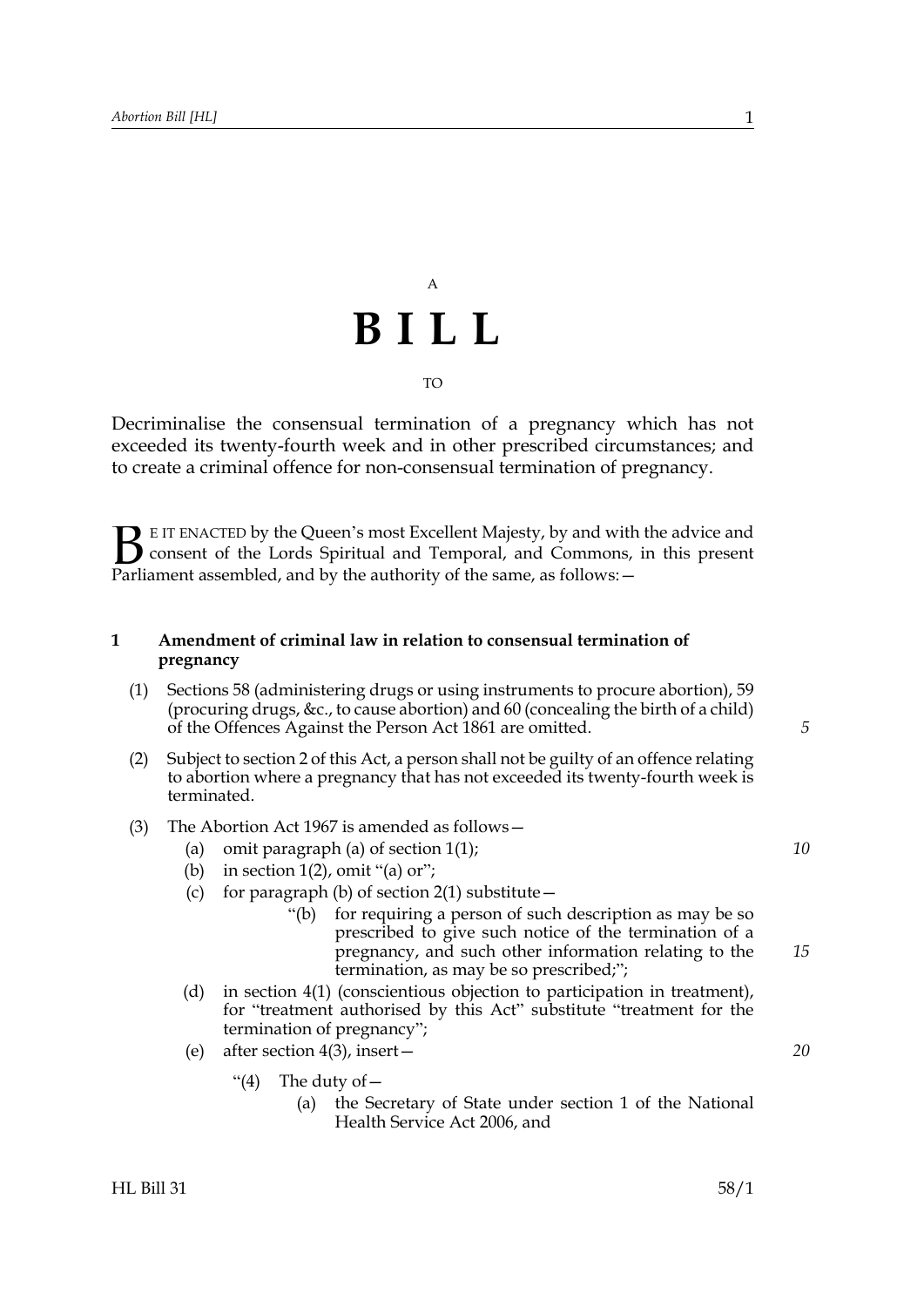(b) the Welsh Ministers under section 1 of the National Health Service (Wales) Act 2006

includes a duty to provide or secure services such that timely access to treatment for the termination of pregnancy is not impeded by the operation of subsection (1).";

- (f) after section  $5(2)$ , insert
	- "(3) Nothing in section 1 or 3, or in subsection (2) of this section, applies to conduct which, as a result of the Abortion Act 2020, ceases to be an offence under the Offences Against the Person Act 1861 or the Infant Life (Preservation) Act 1929.";
- (g) in section 6, omit "sections 58 and 59 of the Offences Against the Person Act 1861, and".

#### <span id="page-1-0"></span>**2 Non-consensual termination of pregnancy**

- <span id="page-1-1"></span>(1) A person (A) commits an offence if  $-$ 
	- (a) in relation to a woman (B) A commits any unlawful act involving the use or threat of force, or the administration of any substance capable of causing abortion, *15*
	- (b) A believes that B is pregnant or is reckless as to whether she is pregnant, and
	- (c) A intends to cause B's abortion or is reckless as to whether her abortion results. *20*
- (2) For the purposes of subsection  $(1)$ 
	- (a) an act done by or with the assistance or consent of B, or done in good faith by a registered medical practitioner, registered nurse or registered midwife, is not to be considered unlawful,
	- (b) but B is not to be treated as consenting to the administration of a substance unless she is aware of its nature as a substance capable of causing abortion.
- (3) A person guilty of an offence under subsection [\(1\)](#page-1-1) is liable on conviction on indictment to imprisonment for life or for any shorter term.

#### **3 Extent, commencement and short title**

- (1) This Act extends to England and Wales only.
- (2) This Act comes into force on the day on which it is passed.
- (3) This Act may be cited as the Abortion Act 2020.

*5*

*10*

*25*

*30*